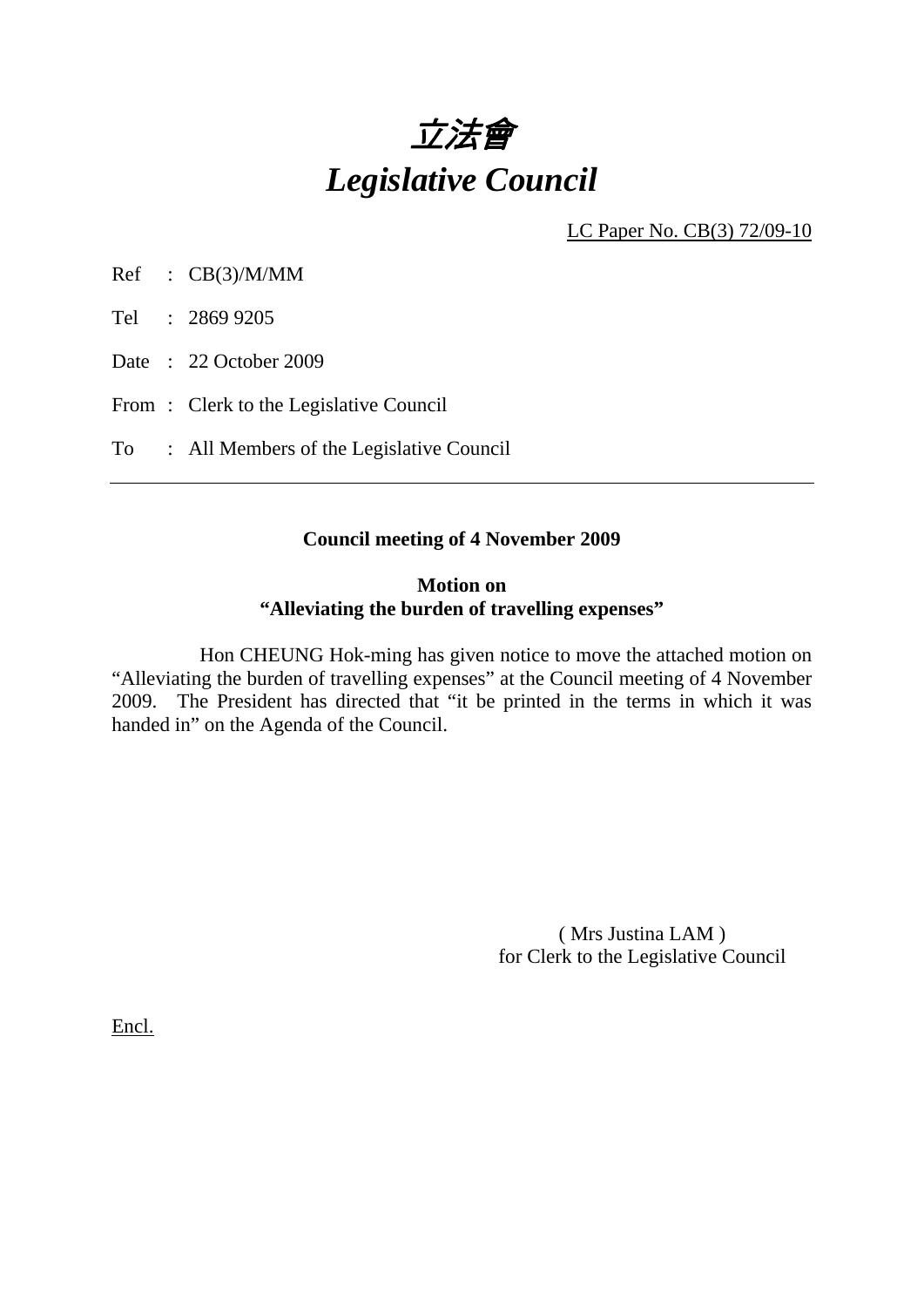## (Translation)

# **Motion on "Alleviating the burden of travelling expenses" to be moved by Hon CHEUNG Hok-ming at the Legislative Council meeting of Wednesday, 4 November 2009**

## **Wording of the Motion**

That, as the people of Hong Kong are still under the impact of the financial tsunami, many of them face difficulties in life and bear a heavy burden of travelling expenses, this Council urges the Government to discuss with various public transport operators and adopt effective measures to alleviate the burden of travelling expenses on the public, which include:

- (a) to provide subsidies to the MTR Corporation Limited, bus companies, green minibus and ferry operators so that they will offer half-fare concessions to passengers on Saturdays, Sundays and public holidays, thereby enabling the public to have more opportunities to get together with their families and friends on those days;
- (b) to extend the deadline for submitting applications under the Transport Support Scheme, further relax the eligibility criteria and the subsidy period under the Scheme and expand it to cover all districts in the territory;
- (c) to discuss with various public transport operators to offer the Free-ride Day for the elderly on public holidays and specified days of each week on a permanent basis, formulate an implementation timetable for the provision of half-fare concessions to people with disabilities, and study the feasibility of introducing daily, weekly and monthly travel passes that are valid among various public transport operators;
- (d) to discuss with the MTR Corporation Limited to continue extending its fare-freeze period, re-launch the 'Ride 10 Get One Free' Promotion, set up more MTR Fare Savers according to the requests of the residents and by using more consistent standards, and explore further extension of the existing monthly and daily ticket schemes, including introducing monthly tickets for short-haul trips and making it a permanent arrangement, etc;
- (e) to rationalize the fare structure of the MTR Corporation Limited, including rectifying the unreasonable and chaotic situation of 'fares for short-haul trips being more expensive than long-haul trips', adjusting downwards the fares of the Kowloon Southern Link to a reasonable level, and enabling the passengers